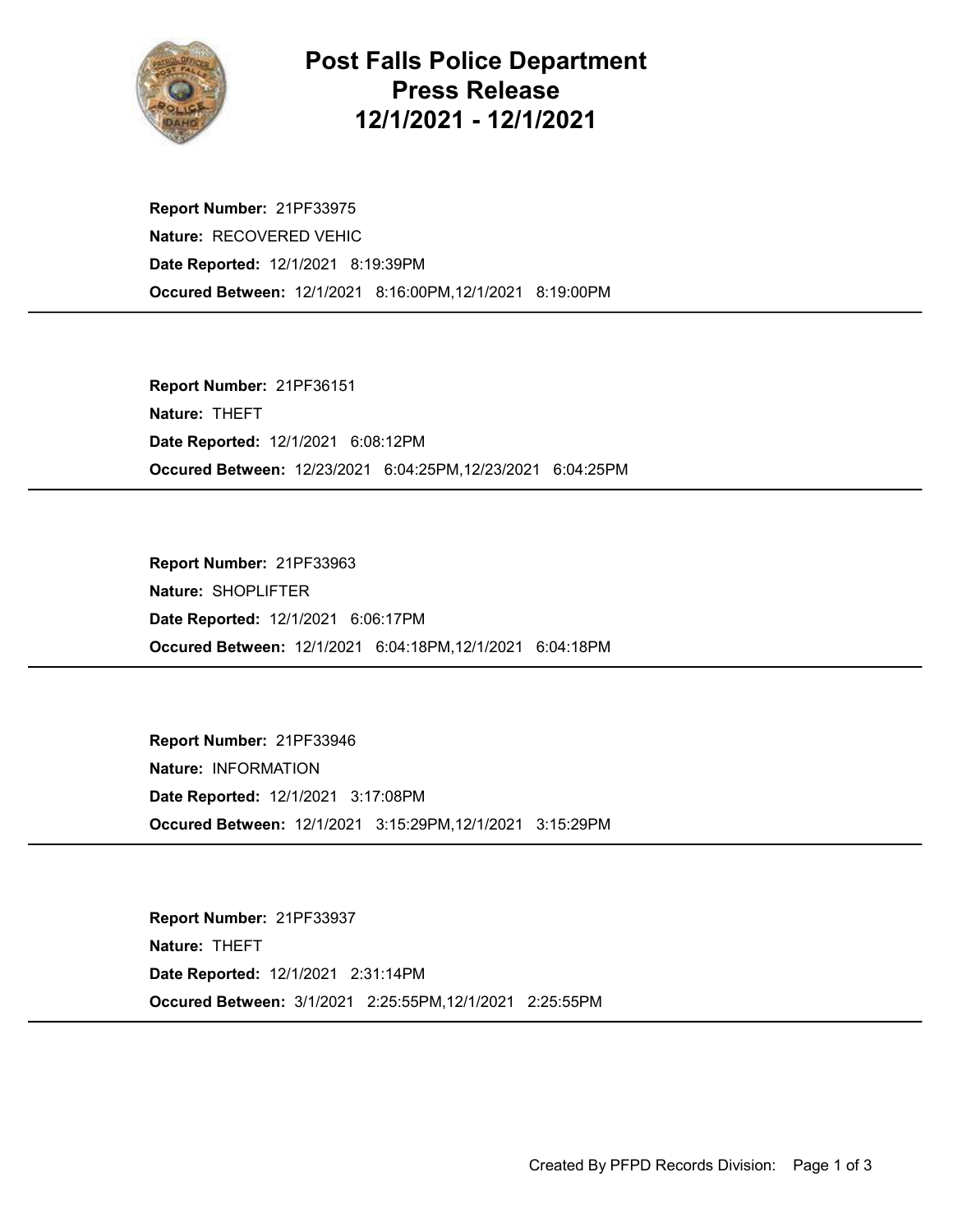Occured Between: 12/1/2021 2:20:29PM,12/1/2021 2:20:29PM Report Number: 21PF33936 Nature: TOBACCO PROBLEM Date Reported: 12/1/2021 2:22:58PM

Occured Between: 12/1/2021 2:14:54PM,12/1/2021 2:14:54PM Report Number: 21PF33935 Nature: FRAUD Date Reported: 12/1/2021 2:15:51PM

Occured Between: 12/1/2021 1:57:25PM,12/1/2021 1:57:25PM Report Number: 21PF33934 Nature: DEAD BODY Date Reported: 12/1/2021 1:58:07PM

Occured Between: 12/1/2021 1:33:28PM,12/1/2021 1:33:31PM Report Number: 21PF33930 Nature: SHOOTING Date Reported: 12/1/2021 1:33:51PM

Occured Between: 12/1/2021 1:12:27PM,12/1/2021 1:12:27PM Report Number: 21PF33929 Nature: TOBACCO PROBLEM Date Reported: 12/1/2021 1:13:42PM

Occured Between: 12/1/2021 1:06:09PM,12/1/2021 1:06:13PM Report Number: 21PF33926 Nature: WEAPON OFFENSE Date Reported: 12/1/2021 1:07:22PM